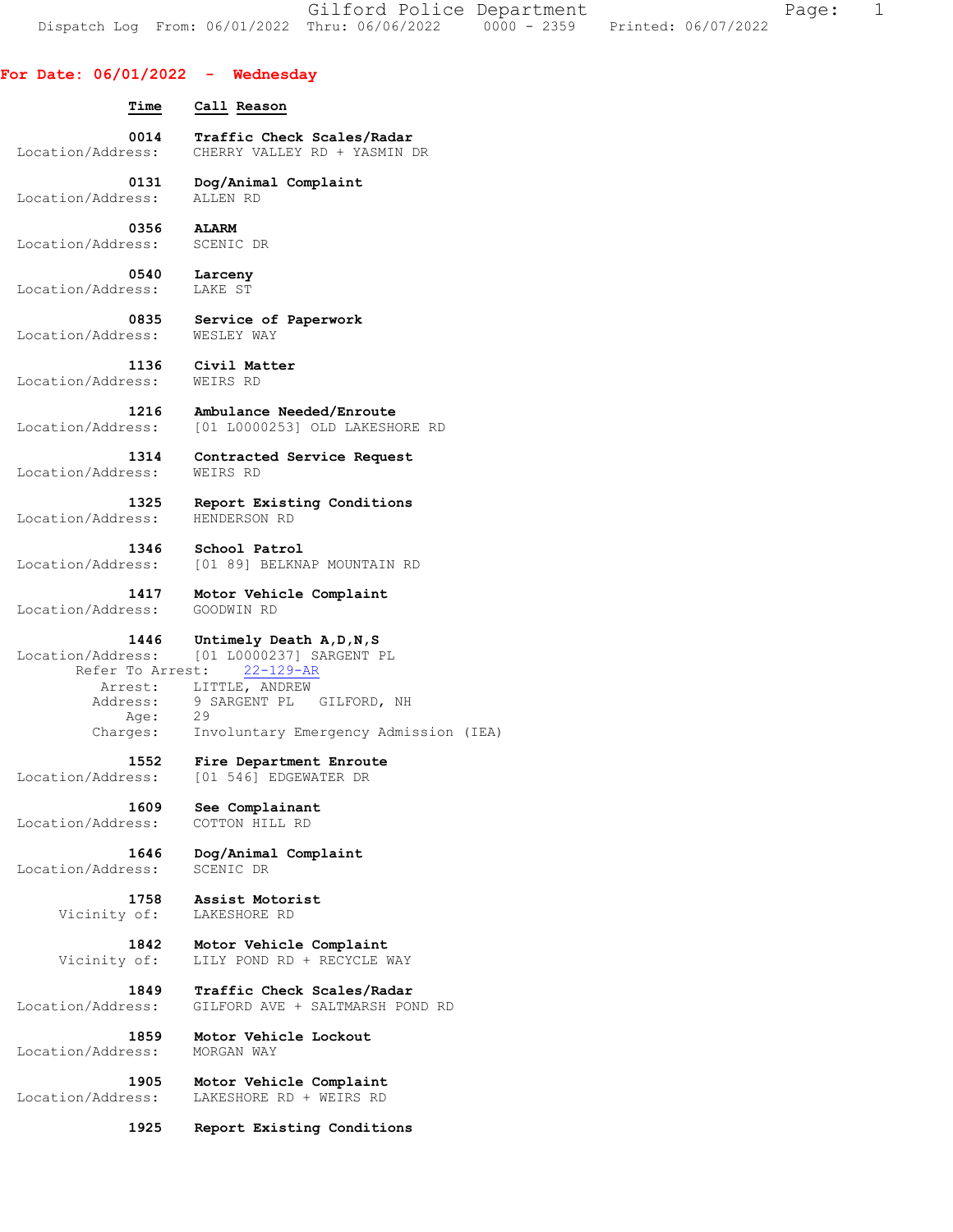Gilford Police Department Fage: 2 Dispatch Log From: 06/01/2022 Thru: 06/06/2022 0000 - 2359 Printed: 06/07/2022 Location/Address: LAKESHORE RD + WEIRS RD  **1951 Domestic/Disturbance**  Location/Address: [01 347] MEADOWBROOK LN **1955 Intoxication**<br>Location/Address: [01 347] MEAI Location/Address: [01 347] MEADOWBROOK LN Refer To P/C: 22-130-AR P/C: KEIFFER, CONNOR W Address: 189 ELM ST SOUTH DARTMOUTH, MA Age: 22 Charges: Protective Custody - Alcohol Refer To P/C: 22-131-AR P/C: KEIFFER, MARK DONNELLY Address: 189 ELM ST SOUTH DARTMOUTH, MA Age: 21 Charges: Protective Custody - Alcohol  **1959 Assist Motorist**  Location/Address: [01 347] MEADOWBROOK LN  **2005 Ambulance Needed/Enroute**  Location/Address: [01 347] MEADOWBROOK LN  **2013 Ambulance Needed/Enroute**  Location/Address: [01 347] MEADOWBROOK LN  **2016 Intoxication**  Location/Address: [01 347] MEADOWBROOK LN  **2044 Intoxication**  Location/Address: [01 347] MEADOWBROOK LN Refer To P/C: 22-132-AR P/C: HOUSEMAN, QUINN MARTIN Address: 25 S CAMPUS RD HOLDERNESS, NH Age: 22 Charges: Protective Custody - Alcohol Refer To P/C: 22-133-AR P/C: JOHNSTONE, LUCAS S Address: 22 LOCUST DR HOLDERNESS, NH Age: 22 Charges: Protective Custody - Alcohol  **2046 Domestic/Disturbance**  Vicinity of: TIMBER LN  **2105 Abandoned Vehicle**  Location/Address: KIMBALL RD  **2116 Ambulance Needed/Enroute**  Location/Address: [01 347] MEADOWBROOK LN  **2125 Motor Vehicle Complaint**  Location/Address: [01 23] MEADOWBROOK LN  **2135 Criminal Trespass**  Location/Address: [01 347] MEADOWBROOK LN Refer To Arrest: 22-134-AR Arrest: KEIFFER, MARK DONNELLY 189 ELM ST SOUTH DARTMOUTH, MA<br>21 Address:<br>Age:<br>Charges: --<br>Criminal Trespass Refer To P/C: 22-135-AR P/C: KEIFFER, CONNOR W Address: 189 ELM ST SOUTH DARTMOUTH, MA Age: 22 Charges: Protective Custody - Alcohol  **2148 Town Ordinance**  Location/Address: RECYCLE WAY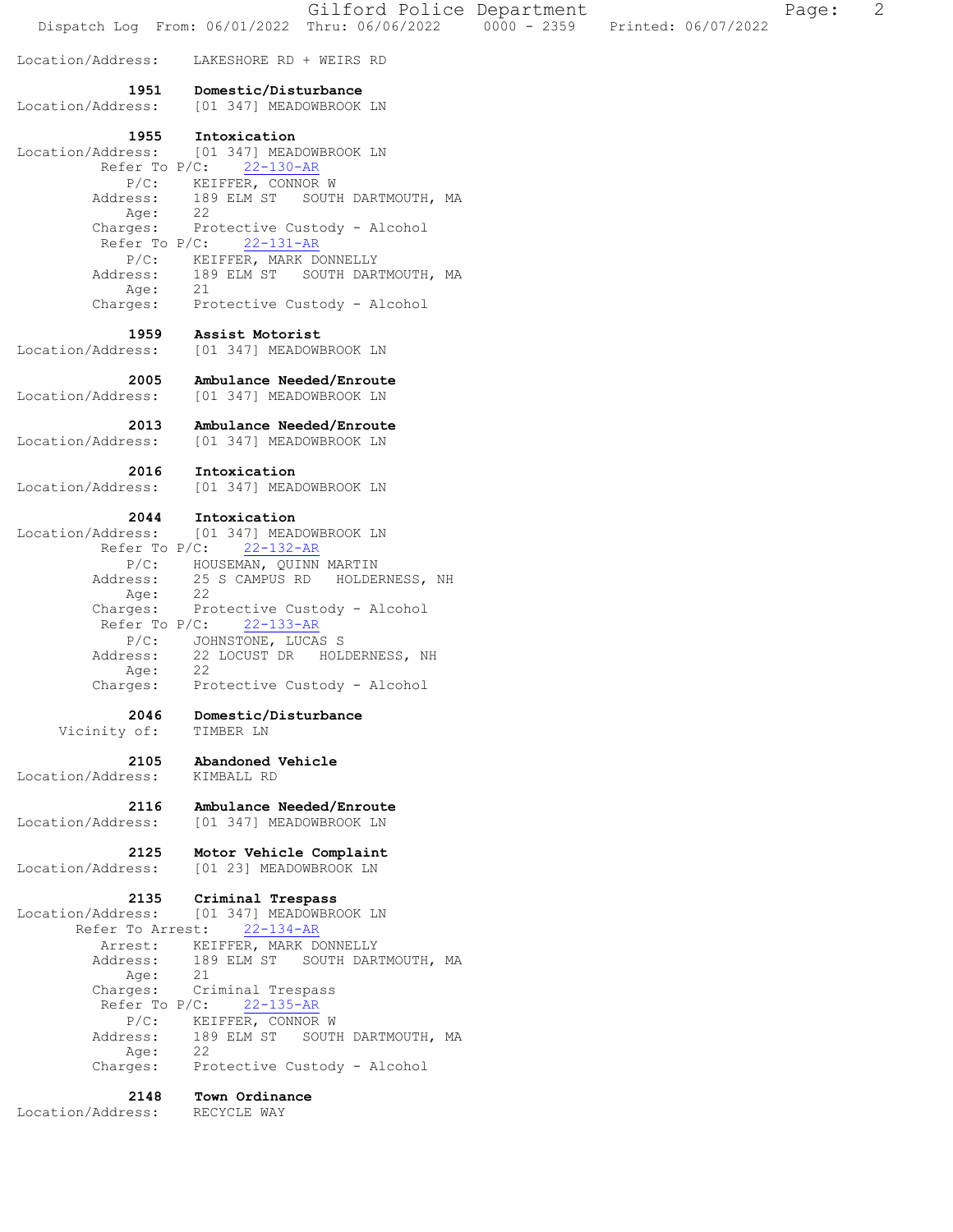Location/Address: RECYCLE WAY  **2201 Town Ordinance**  Location/Address:  **2202 Town Ordinance**  Location/Address: RECYCLE WAY  **2203 Town Ordinance**  Location/Address:  **2204 Town Ordinance**  Location/Address: RECYCLE WAY  **2205 Intoxication**  Location/Address: [01 347] MEADOWBROOK LN  **2206 Town Ordinance**  Location/Address:  **2206 Town Ordinance**  Location/Address: RECYCLE WAY  **2209 Town Ordinance**  Location/Address: RECYCLE WAY  **2212 Town Ordinance**  Location/Address: RECYCLE WAY  **2241 Intoxication**  Location/Address: [01 347] MEADOWBROOK LN  **2245 Traffic Check Scales/Radar**  Location/Address: [01 135] ROUTE 3 & 11 (BYPASS)  **2303 Report Existing Conditions**  Location/Address: [01 210] LAKESHORE RD  **2320 9-1-1 Hang Up Call**  Vicinity of: [01 261] LAKESHORE RD  **2340 Traffic Check Scales/Radar**  Location/Address: [01 446] LAKESHORE RD  **2345 Motor Vehicle/NCIC Check**  Location: [01 509] GILFORD **For Date: 06/02/2022 - Thursday 0007 Traffic Check Scales/Radar** 

 **2200 Town Ordinance** 

# Vicinity of: LAKESHORE RD  **0008 Traffic Check Scales/Radar**  Location/Address: ROUTE 3 & 11 (BYPASS)  **0016 Traffic Check Scales/Radar**  Location/Address: GILFORD AVE + HOYT RD  **0037 Suspicious Person/Prowler**  Location/Address: [01 347] MEADOWBROOK LN  **0041 Check Suspicious Vehicle**  Location/Address: [01 347] MEADOWBROOK LN Refer To Arrest: 22-136-AR Juvenile Arrest Age: 17

 Charges: Unlawful Possess/Intoxication Refer To Arrest: 22-137-AR Arrest: ARNER, COLIN J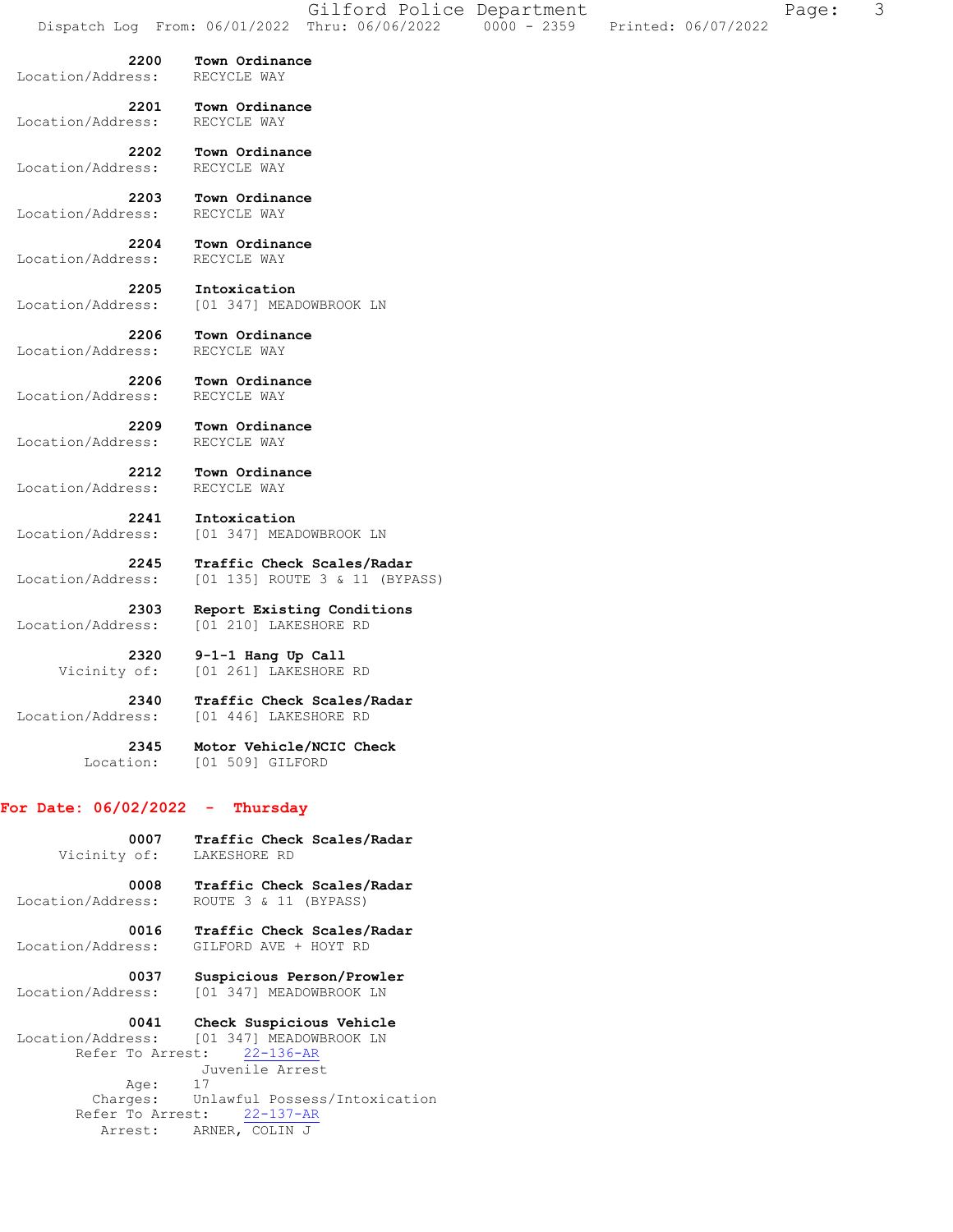Gilford Police Department Fage: 4 Dispatch Log From: 06/01/2022 Thru: 06/06/2022 0000 - 2359 Printed: 06/07/2022 Address: 5014 BOYNTON AVE Apt. #68 CARRABASSETT, ME Age: Charges: Unlawful Possess/Intoxication  **0242 Escort**  Location/Address: [01 300] CHERRY VALLEY RD  **0657 Fire Department Enroute**  Location/Address: COTTONWOOD TRL **0813 Ambulance Needed/Enroute** <br>Location/Address: [01 403] LISCOMB CIR Location/Address: [01 403] LISCOMB CIR  **0922 Ambulance Needed/Enroute**  Location/Address: GUNSTOCK HILL RD  **0923 Domestic/Disturbance**  Location/Address: [01 L0000240] OLD LAKESHORE RD  **1029 ALARM**  Location/Address: [01 894] CHERRY VALLEY RD  **1103 See Complainant**  Location/Address: [01 300] CHERRY VALLEY RD  **1133 Traffic Check Scales/Radar**  Location/Address: LAKESHORE RD  **1240 Motor Vehicle Complaint**  Location/Address: LAKESHORE RD  **1245 See Complainant**  Location/Address: [01 208] LAKESHORE RD  **1358 Attempt To Locate**  Location/Address: COUNTRY CLUB RD  **1422 Contracted Service Request**  Location/Address: BELKNAP POINT RD  **1444 Road & Weather Conditions**  Location/Address: [01 604] ROUTE 3 & 11 (BYPASS)  **1522 Ambulance Needed/Enroute**  Location/Address: LISCOMB CIR  **1528 Request SWAT Team**  Location/Address: [03] OLD STAGE RD 1601 **Abandoned Vehicle**<br>ess: [01 355] DOCK RD Location/Address:  **1603 Report Existing Conditions**  Location/Address: MORRILL ST  **1604 Town Ordinance**  Location/Address: ALVAH WILSON RD  **1659 Motor Vehicle/NCIC Check**  Location/Address: [01 347] MEADOWBROOK LN  **1757 Motor Vehicle Complaint**  Vicinity of: ROUTE 3 & 11 (BYPASS) + GILFORD AVE  **1831 Traffic Check Scales/Radar**  Location/Address: [01 4] GILFORD EAST DR  **1912 Intoxication**  Location/Address: [01 347] MEADOWBROOK LN Refer To P/C: 22-138-AR P/C: MULCAHY, ALEXANDER J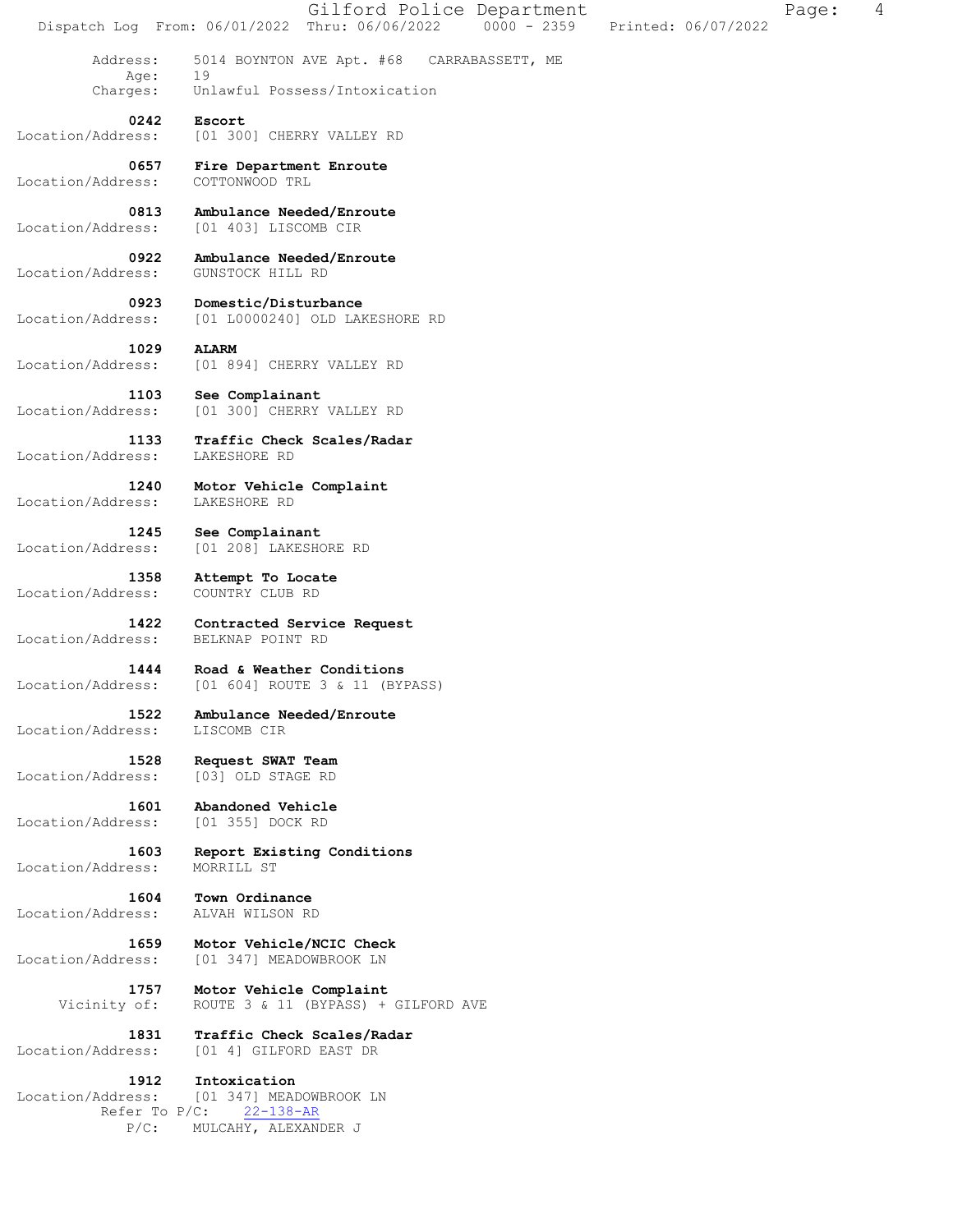|                                                                              | 5<br>Gilford Police Department<br>Page:<br>Dispatch Log From: 06/01/2022 Thru: 06/06/2022 0000 - 2359<br>Printed: 06/07/2022                 |
|------------------------------------------------------------------------------|----------------------------------------------------------------------------------------------------------------------------------------------|
| Address:                                                                     | 2 YORK AVE<br>WESTFORD, MA                                                                                                                   |
| Age:                                                                         | 23                                                                                                                                           |
| Charges:                                                                     | Protective Custody - Alcohol                                                                                                                 |
| 1925                                                                         | Ambulance Needed/Enroute                                                                                                                     |
| Location/Address:                                                            | [01 347] MEADOWBROOK LN                                                                                                                      |
| 1945                                                                         | Traffic Check Scales/Radar                                                                                                                   |
| Location/Address:                                                            | ROUTE 3 & 11 (BYPASS) + GILFORD AVE                                                                                                          |
| 1953                                                                         | Traffic Check Scales/Radar                                                                                                                   |
| Location/Address:                                                            | [01 445] ROUTE 3 & 11 (BYPASS)                                                                                                               |
| Refer To Citation:                                                           | 273611                                                                                                                                       |
| 1956                                                                         | Intoxication                                                                                                                                 |
| Location/Address:                                                            | [01 347] MEADOWBROOK LN                                                                                                                      |
| Refer To Arrest:                                                             | $22 - 139 - AR$                                                                                                                              |
| Arrest:<br>Address:<br>Age:                                                  | SWEET, SAWYER<br>43 STRYKER RD<br>TOPSHAM, VT<br>19                                                                                          |
| Charges:                                                                     | Unlawful Possess/Intoxication                                                                                                                |
| 2003                                                                         | Ambulance Needed/Enroute                                                                                                                     |
| Location/Address:                                                            | [01 347] MEADOWBROOK LN                                                                                                                      |
| 2017                                                                         | Traffic Check Scales/Radar                                                                                                                   |
| Location/Address:                                                            | ROUTE 3 & 11 (BYPASS) + GILFORD AVE                                                                                                          |
| 2027                                                                         | Report Existing Conditions                                                                                                                   |
| Location/Address:                                                            | [01 347] MEADOWBROOK LN                                                                                                                      |
| 2029                                                                         | Traffic Check Scales/Radar                                                                                                                   |
| Location/Address:                                                            | ROUTE 3 & 11 (BYPASS) + GILFORD AVE                                                                                                          |
| 2030                                                                         | Intoxication                                                                                                                                 |
| Location/Address:                                                            | [01 347] MEADOWBROOK LN                                                                                                                      |
| 2037                                                                         | Traffic Check Scales/Radar                                                                                                                   |
| Location/Address:                                                            | VARNEY POINT RD + LAKESHORE RD                                                                                                               |
| 2045                                                                         | Traffic Check Scales/Radar                                                                                                                   |
| Location/Address:                                                            | [01 261] LAKESHORE RD                                                                                                                        |
| 2048                                                                         | See Complainant                                                                                                                              |
| Location/Address:                                                            | [01 347] MEADOWBROOK LN                                                                                                                      |
| 2050                                                                         | Traffic Check Scales/Radar                                                                                                                   |
| Location/Address:                                                            | [01 161] LAKESHORE RD                                                                                                                        |
| 2057                                                                         | Lost/Found Item                                                                                                                              |
| Location/Address:                                                            | [01 347] MEADOWBROOK LN                                                                                                                      |
| 2105                                                                         | Traffic Check Scales/Radar                                                                                                                   |
| Location/Address:                                                            | [01 518] LAKESHORE RD                                                                                                                        |
| 2114<br>Location/Address:<br>Refer To Arrest:<br>Arrest:<br>Address:<br>Age: | Motor Vehicle Complaint<br>[01 347] MEADOWBROOK LN<br>$22 - 141 - AR$<br>HARDY, KAYLEE ANN<br>137 MILFORD ST Apt. #3<br>MANCHESTER, NH<br>24 |
| Charges:                                                                     | Protective Custody - Alcohol                                                                                                                 |
| 2116                                                                         | Traffic Check Scales/Radar                                                                                                                   |
| Location/Address:                                                            | GILFORD AVE + SAVAGE RD                                                                                                                      |
| 2119                                                                         | Traffic Check Scales/Radar                                                                                                                   |
| Vicinity of:                                                                 | LAKESHORE RD                                                                                                                                 |
| 2130                                                                         | Traffic Check Scales/Radar                                                                                                                   |
| Location/Address:                                                            | [01 446] LAKESHORE RD                                                                                                                        |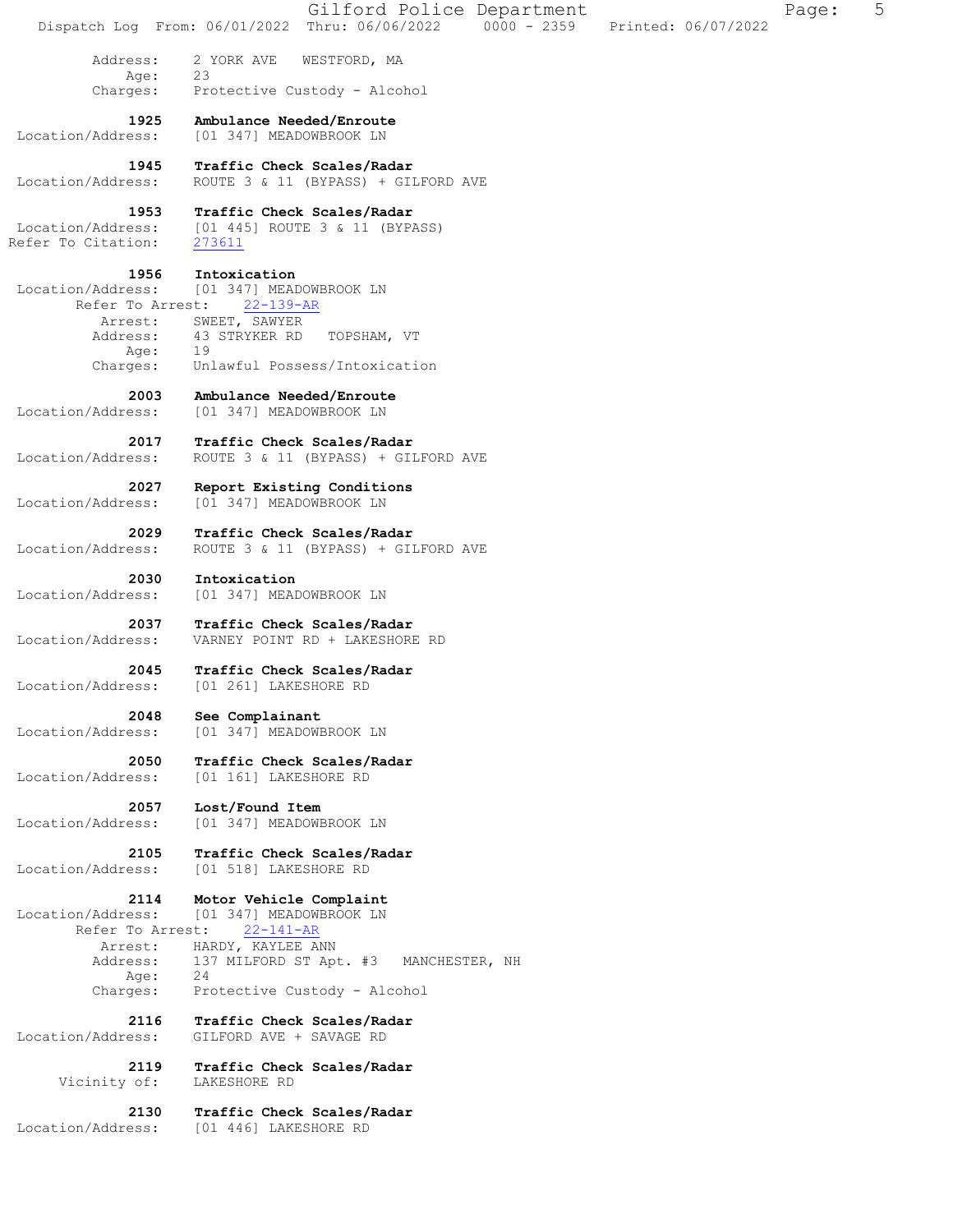**2134 Domestic/Disturbance**  Location/Address: [01 347] MEADOWBROOK LN Refer To P/C: 22-142-AR P/C: TELLIER, LONI Address: 245 SOUTH ST Apt. #3 LITTLETON, NH Age: 39 Charges: Protective Custody - Alcohol  **2135 Domestic/Disturbance**  Location/Address: [01 347] MEADOWBROOK LN Refer To P/C: 22-143-AR P/C: SIMPSON, CHELSEA M Address: 245 SOUTH ST Apt. #3 LITTLETON, NH Age: 28 Charges: Protective Custody - Alcohol  **2143 Traffic Check Scales/Radar**  Location/Address: STONE RD + GILFORD AVE Refer To Citation: 273810  **2218 Domestic/Disturbance**  Location/Address: [01 347] MEADOWBROOK LN  **2223 Domestic/Disturbance**  Location/Address: [01 347] MEADOWBROOK LN Refer To Arrest: 22-144-AR Arrest: REYES, RACHEL A Address: 3 SUMMER ST SANFORD, ME Age: 40 Charges: Resist Arrest/Detention Simple Assault; Physical Contact or BI  **2239 Ambulance Needed/Enroute**  Location/Address: [01 347] MEADOWBROOK LN  **2249 Motor Vehicle Lockout**  Vicinity of: MEADOW BROOK LN **2259 Traffic Check Scales/Radar** Location/Address: [01 446] LAKESHORE RD Location/Address: [01 446] LAKESHORE RD  **2302 Check Suspicious Vehicle**  Location/Address: ROUTE 3 & 11 (BYPASS) + LAKESHORE RD  **2309 See Complainant**  Location/Address: [01 347] MEADOWBROOK LN  **2310 Motor Vehicle Complaint**  Location/Address: ROUTE 3 & 11 (BYPASS)  **2334 Motor Vehicle Lockout**  Location/Address:  **2345 Domestic/Disturbance**  Location/Address: [01 182] WEIRS RD Refer To Arrest: 22-145-AR Arrest: ABRAHAM, ALEXANDRA N Address: 5 LAROSE AVE GLOUCESTER, MA Age: Age: 33<br>Charges: DV; Simple Assault - BI

#### **For Date: 06/03/2022 - Friday**

| Check Suspicious Vehicle  |
|---------------------------|
| LAKESHORE RD + AIRPORT RD |
| Check Suspicious Vehicle  |
| MEADOWBROOK LN            |
|                           |

DV; Simple Assault; Physical Contact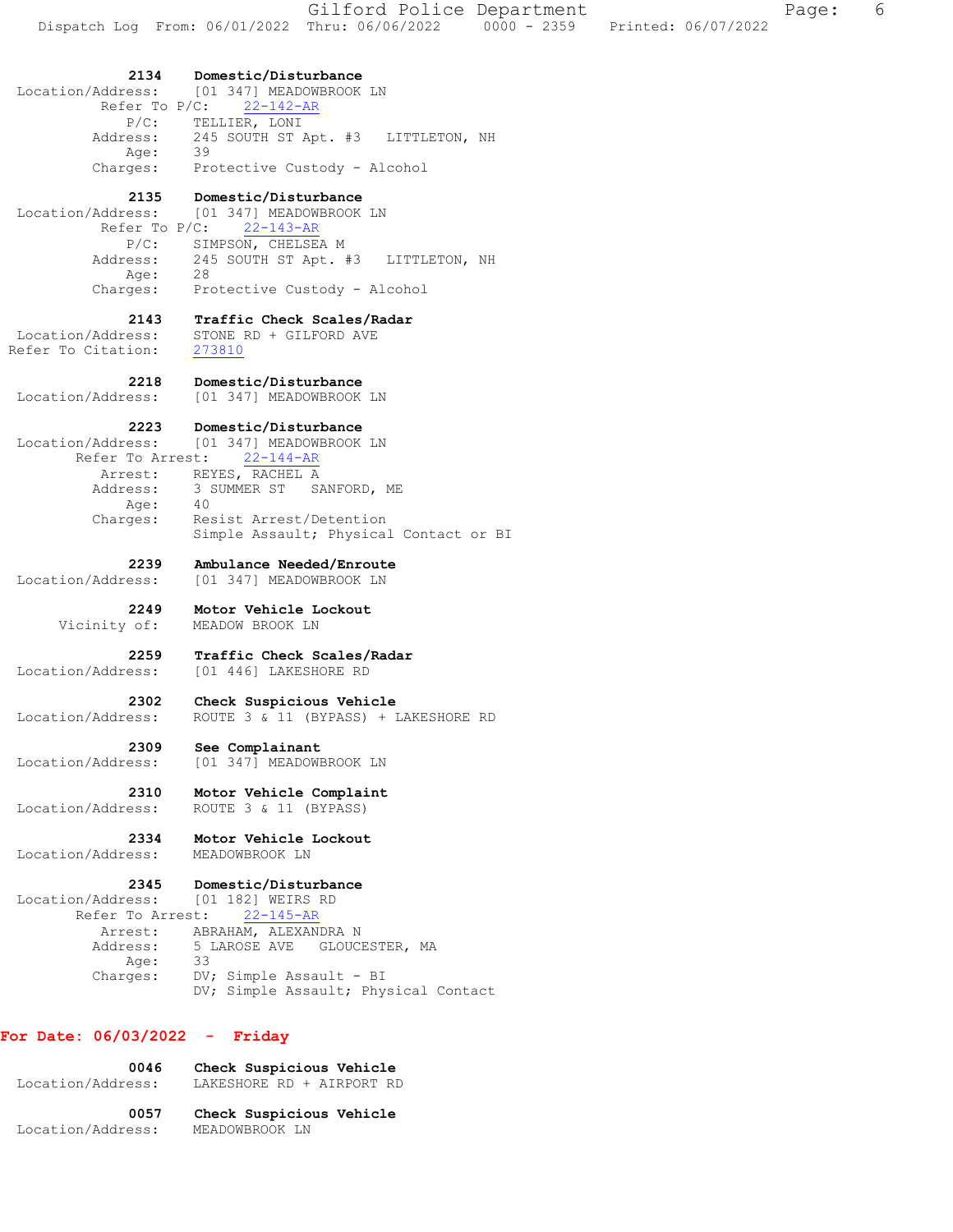**0116 Lost/Found Item**  Location/Address: [01 347] MEADOWBROOK LN

 **0834 Mental Person**  Location/Address:

 **0849 Service of Paperwork**  Location/Address: [01 403] LISCOMB CIR

 **0856 Service of Paperwork**  Location/Address:

 **1024 Traffic Check Scales/Radar**  Location/Address: [01 509] LAKESHORE RD<br>Refer To Citation: 22-110-004032 Refer To Citation:

 **1024 Yard Sale Permit Issued**  Location/Address: [01 L0000240] OLD LAKESHORE RD

 **1040 Motor Vehicle/NCIC Check**  Location/Address: [01 261] LAKESHORE RD

**1054 Traffic Check Scales/Radar** Location/Address: [01 509] LAKESHORE RD [01 509] LAKESHORE RD

**1133 Abandoned Vehicle**<br>Location/Address: [01 769] SCHOOLHOU Location/Address: [01 769] SCHOOLHOUSE HILL RD

 **1221 Arrest Log Information**  Location/Address: [01 300] CHERRY VALLEY RD Refer To Arrest: 22-146-AR Arrest: FRENCH, ERIC Address: 37 FAIR ST LACONIA, NH<br>Address: 37 FAIR ST LACONIA, NH<br>Age: 37 Age: Charges: Breach of Bail Breach of Bail Breach of Bail Breach of Bail

 **1300 Drug Case**  Location/Address: SAWMILL RD  **1505 Traffic Check Scales/Radar**  Location/Address: GILFORD AVE + OLDE ENGLISH LN Refer To Arrest: 22-147-AR

 Arrest: CHASE, ROBERT P Address: 12 TWOMBLY ST DOVER, NH<br>Age: 35 Age: Charges: Drive after Rev/Suspension Arrest on Warrant

 **1506 Yard Sale Permit Issued**  Location/Address: ELDERBERRY DR

 **1531 Ambulance Needed/Enroute**  Location/Address: [01 209] LAKE ST

 **1543 Domestic/Disturbance**  Location/Address: [01 L0000240] OLD LAKESHORE RD

 **1632 Report Existing Conditions**  Location/Address: [01 215] LAKESHORE RD

> **1658 Motor Vehicle/NCIC Check**  Location: [01 509] GILFORD

 **1728 Motor Vehicle/NCIC Check**  Location: [01 509] GILFORD

 **1813 Traffic Check Scales/Radar**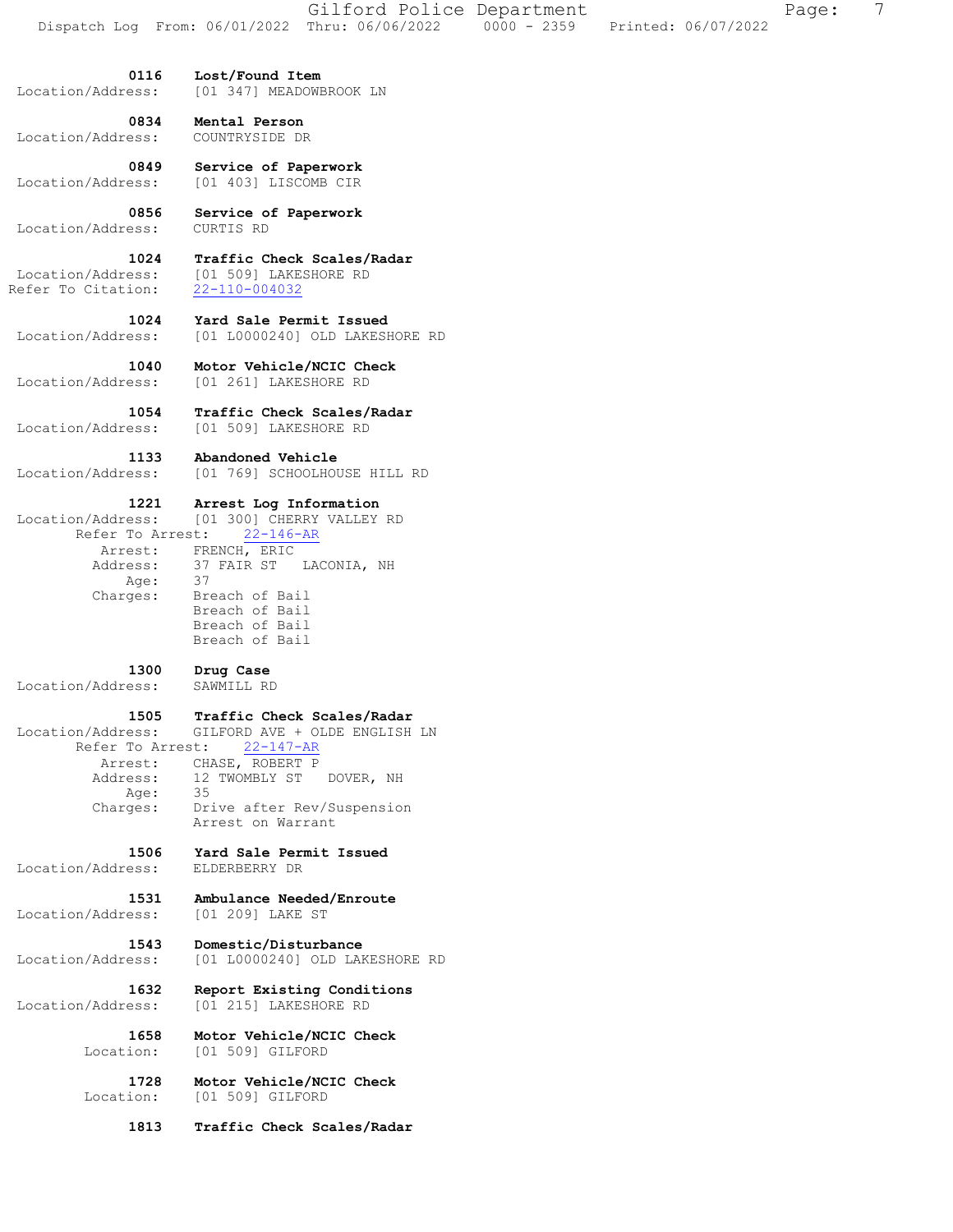|                   | 8<br>Gilford Police Department<br>Page:<br>Dispatch Log From: 06/01/2022 Thru: 06/06/2022 0000 - 2359<br>Printed: 06/07/2022 |
|-------------------|------------------------------------------------------------------------------------------------------------------------------|
| Location/Address: | GILFORD AVE + HOYT RD                                                                                                        |
| 1830              | Ambulance Needed/Enroute                                                                                                     |
| Location/Address: | LAKESHORE RD                                                                                                                 |
| 1852              | Traffic Check Scales/Radar                                                                                                   |
| Location/Address: | GILFORD AVE + ALVAH WILSON RD                                                                                                |
| 1910              | Report Existing Conditions                                                                                                   |
| Location/Address: | WEIRS RD                                                                                                                     |
| 1950              | <b>ALARM</b>                                                                                                                 |
| Location/Address: | [01 197] LAKE ST                                                                                                             |
| 2017              | Traffic Check Scales/Radar                                                                                                   |
| Location/Address: | LAKESHORE RD + LISCOMB CIR                                                                                                   |
| 2018              | Traffic Check Scales/Radar                                                                                                   |
| Location/Address: | LAKESHORE RD + LISCOMB CIR                                                                                                   |
| 2027              | Traffic Check Scales/Radar                                                                                                   |
| Location/Address: | [01 518] LAKESHORE RD                                                                                                        |
| 2028              | Traffic Check Scales/Radar                                                                                                   |
| Location/Address: | ROUTE 3 & 11 (BYPASS) + MORRILL ST                                                                                           |
| 2040              | Traffic Check Scales/Radar                                                                                                   |
| Location/Address: | [01 209] LAKE ST                                                                                                             |
| 2041              | Intoxication                                                                                                                 |
| Location/Address: | LAKESHORE RD                                                                                                                 |
| 2049              | Dog/Animal Complaint                                                                                                         |
| Location/Address: | [02] STARK ST                                                                                                                |
| 2110              | Traffic Check Scales/Radar                                                                                                   |
| Location/Address: | INTERVALE RD + OLD LAKESHORE RD                                                                                              |
| 2113              | Brawl                                                                                                                        |
| Location/Address: | [01 347] MEADOWBROOK LN                                                                                                      |
| Refer To Arrest:  | $22 - 150 - AR$                                                                                                              |
| Arrest:           | MOORE, DOUGLAS K                                                                                                             |
| Address:          | PO BOX 192 ALFRED, ME                                                                                                        |
| Age:              | 33                                                                                                                           |
| Charges:          | DV; Simple Assault; Physical Contact<br>DV; Simple Assault; Physical Contact<br>Resist Arrest/Detention                      |
| 2121              | Other Department Referred To                                                                                                 |
| Location/Address: | [01 347] MEADOWBROOK LN                                                                                                      |
| 2139              | Intoxication                                                                                                                 |
| Location/Address: | [01 347] MEADOWBROOK LN                                                                                                      |
| Refer To $P/C$ :  | $22 - 153 - AR$                                                                                                              |
| $P/C$ :           | KNIGHTLY, SCOTT ALAN                                                                                                         |
| Address:          | 15 BROWN RD NORTHWOOD, NH                                                                                                    |
| Age:              | 59                                                                                                                           |
| 2142              | Traffic Check Scales/Radar                                                                                                   |
| Location/Address: | [01 501] WEIRS RD                                                                                                            |
| 2143              | Intoxication                                                                                                                 |
| Location/Address: | [01 347] MEADOWBROOK LN                                                                                                      |
| 2153              | Check Suspicious Vehicle                                                                                                     |
| Location/Address: | MORRILL ST                                                                                                                   |
| 2155              | Assault                                                                                                                      |
| Location/Address: | [01 347] MEADOWBROOK LN                                                                                                      |
| 2201              | Intoxication                                                                                                                 |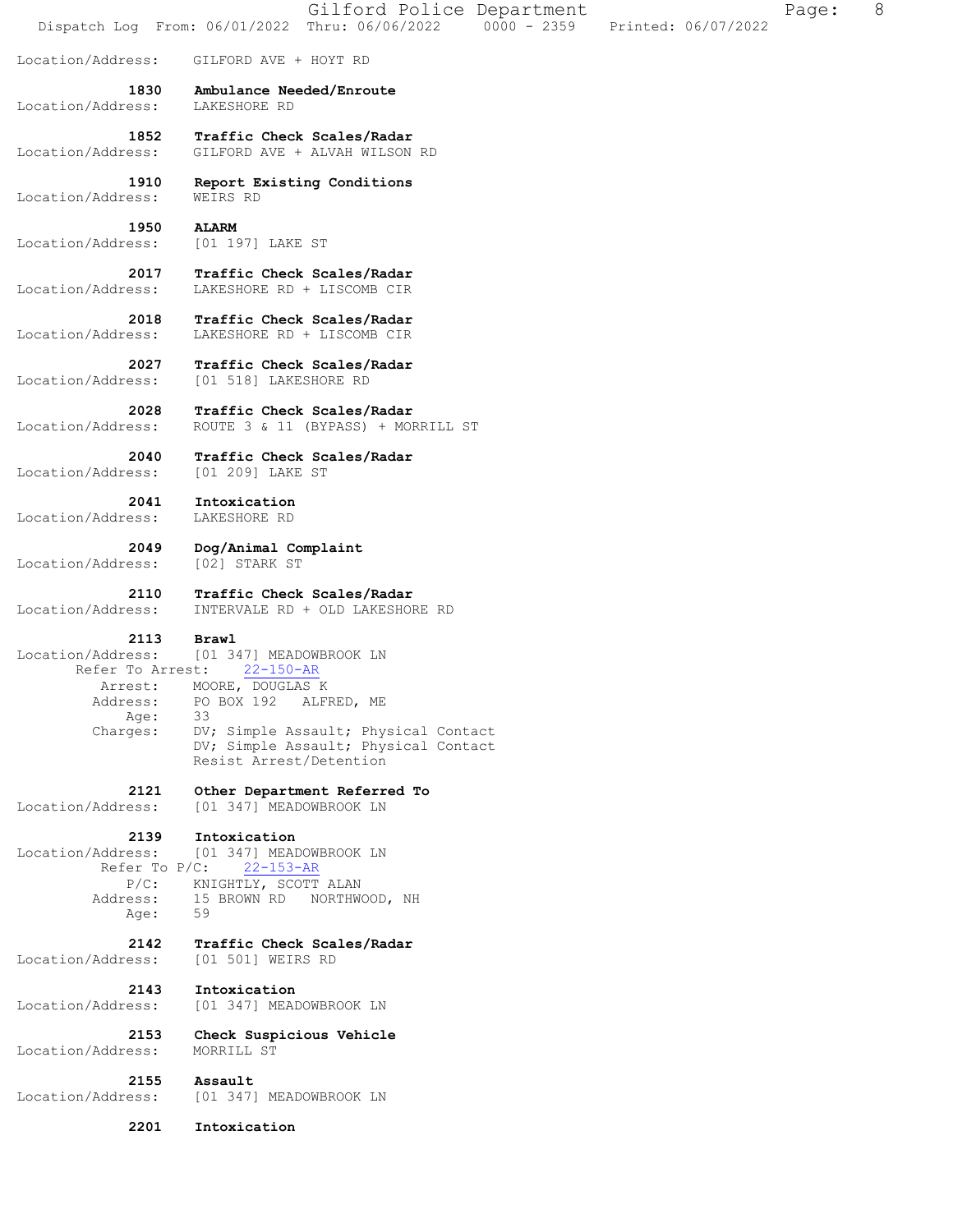Gilford Police Department Fage: 9 Dispatch Log From: 06/01/2022 Thru: 06/06/2022 0000 - 2359 Printed: 06/07/2022 Location/Address: [01 347] MEADOWBROOK LN Refer To Arrest: 22-154-AR Arrest: KONARSKI, LAUREN E<br>Address: 12 CHITTENDEN RD 12 CHITTENDEN RD S CHITTENDEN, VT Age: 18  **2209 Traffic Check Scales/Radar**  Location/Address: LAKESHORE RD  **2229 Ambulance Needed/Enroute**  Location/Address: [01 173] LAKE ST  **2252 Intoxication**  Location/Address: [01 347] MEADOWBROOK LN  **2304 Traffic Check Scales/Radar**  Location/Address: LAKESHORE RD + BYPASS  **2305 Domestic/Disturbance**  Location/Address: [01 347] MEADOWBROOK LN  **2306 Motor Vehicle Complaint**  Location/Address: ROUTE 3 & 11 (BYPASS)  **2311 Motor Vehicle Accident**  Location/Address: [01 347] MEADOWBROOK LN  **2318 Intoxication**  Location/Address: [01 347] MEADOWBROOK LN Refer To Arrest:  $\frac{22-151-AR}{22-152-AR}$ Refer To Arrest:  **2329 Traffic Check Scales/Radar**  Location/Address: LAKESHORE RD  **2330 Criminal Threatening**  Location/Address: [01 347] MEADOWBROOK LN  **2359 Traffic Check Scales/Radar**  Location/Address: LAKESHORE RD + SCENIC VIEW Refer To Arrest: 22-156-AR Arrest: CAVANAUGH, ANDREW HASKELL<br>Address: 23 W MAIN ST MERRIMAC, 1 23 W MAIN ST MERRIMAC, MA Age: 21 Charges: DUI - impairment Refer To Arrest: 22-157-AR Arrest: CAVANAUGH, MICHAEL JAMES 23 W MAIN ST MERRIMAC, MA<br>19 Address:<br>Age: Charges: Unlawful Possess/Intoxication Refer To Arrest: 22-158-AR Arrest: SWIFT, LACI KENDAL Address: 3 ORCHARD ST METHUEN, MA<br>Age: 19 Age: Charges: Unlawful Possess/Intoxication **For Date: 06/04/2022 - Saturday**

| 0151              | Larceny                   |
|-------------------|---------------------------|
| Location/Address: | BACON DR                  |
| 0450              | Road & Weather Conditions |
| Location/Address: | SCHOOLHOUSE HILL RD       |
| 0831              | Criminal Mischief         |
| Location/Address: | [01 347] MEADOWBROOK LN   |
| 1103              | Civil Matter              |
| Location/Address: | COUNTRYSIDE DR            |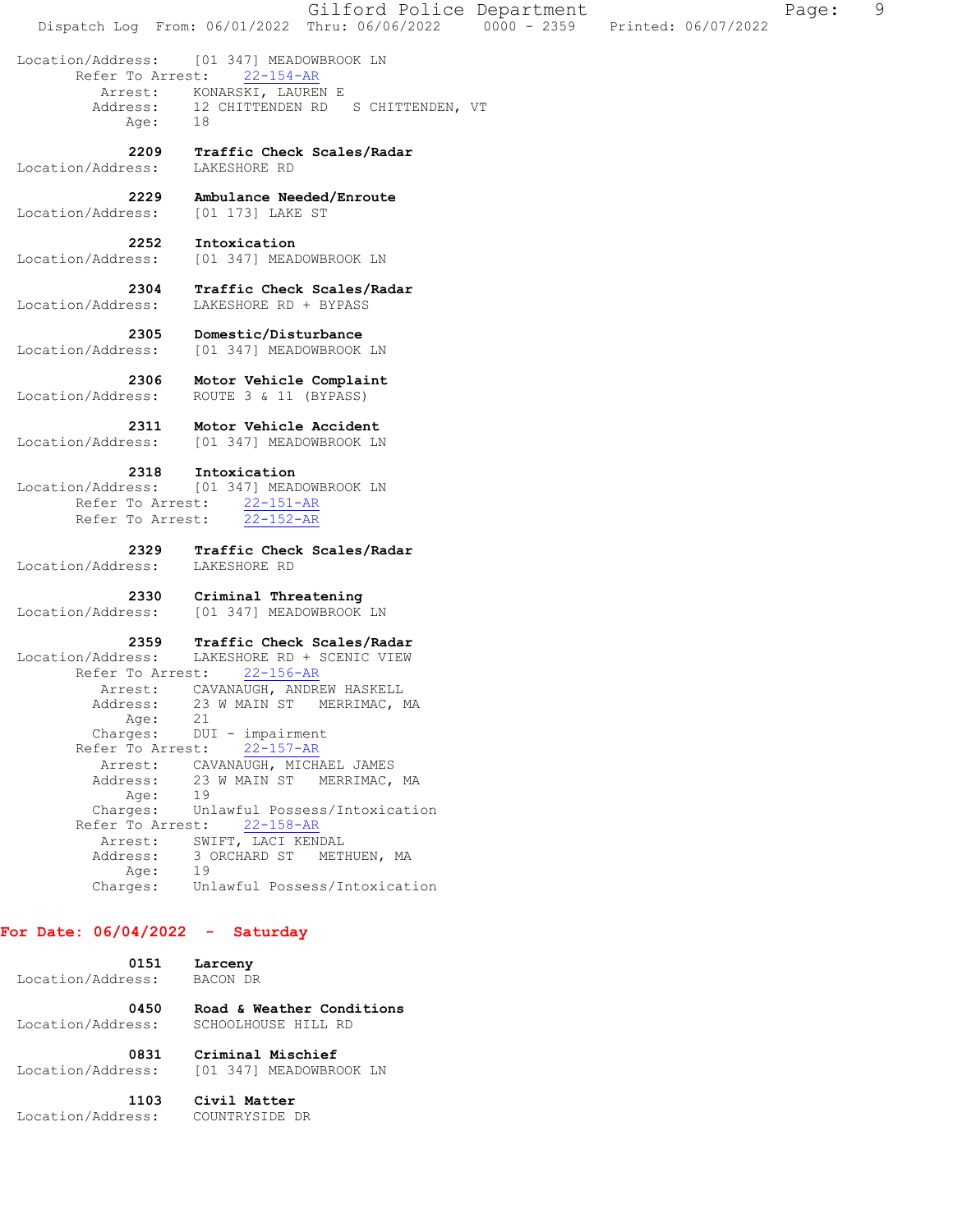**1151 9-1-1 Hang Up Call**  Location/Address: HERMIT LN  **1312 Abandoned Vehicle**  Location/Address: [01 197] LAKE ST  **1331 Fingerprints Requested**  Location/Address: [01 300] CHERRY VALLEY RD

 **1401 Fire Department Enroute**  Location/Address:

 **1634 Traffic Check Scales/Radar**  Location/Address: [01 452] ROUTE 3 & 11 (BYPASS)

 **1904 Traffic Check Scales/Radar**  Location/Address: ROUTE 3 & 11 (BYPASS) + MORRILL ST

 **1916 Dog/Animal Complaint**  Location/Address: [02] ENDICOTT ST E

 **1957 Motor Vehicle Complaint**  Location/Address: [01 67] LAKESHORE RD

 **1959 Domestic/Disturbance**  Location/Address: BALSAM DR

 **2007 Traffic Check Scales/Radar**  Location/Address: CHERRY VALLEY RD + YASMIN DR

 **2012 Motor Vehicle Complaint**  Location/Address: WEIRS RD

 **2026 Traffic Check Scales/Radar**  Location/Address: LAKESHORE RD

 **2033 Town Ordinance**  Location/Address: [01 347] MEADOWBROOK LN

 **2043 Traffic Check Scales/Radar**  Location/Address: [01 510] LAKESHORE RD

 **2109 Motor Vehicle/NCIC Check** 

 Location: [01 509] GILFORD Refer To Arrest: 22-160-AR Arrest: GILMARTIN, PATRICK E 9 SARGENT PL Apt. #122 GILFORD, NH<br>37 Address:<br>Age:<br>Charges: Drive after Rev/Sus; DUI

> **2225 Motor Vehicle Complaint**  Vicinity of: [01 108] LAKESHORE RD

 **2227 Assist Motorist**  Location/Address: LAKESHORE RD + ROUTE 3 & 11 (BYPASS)

 **2229 Report Existing Conditions**  Location/Address: SARGENT PL

 **2240 Abandoned Vehicle**  Location/Address: [01 502] INTERVALE RD

 **2241 Traffic Check Scales/Radar**  Location/Address: LAKESHORE RD + SCENIC DR

Location/Address: CUMBERLAND RD

 **2248 Domestic/Disturbance** 

 **2309 Suspicious Person/Prowler**  Location/Address: MORGAN WAY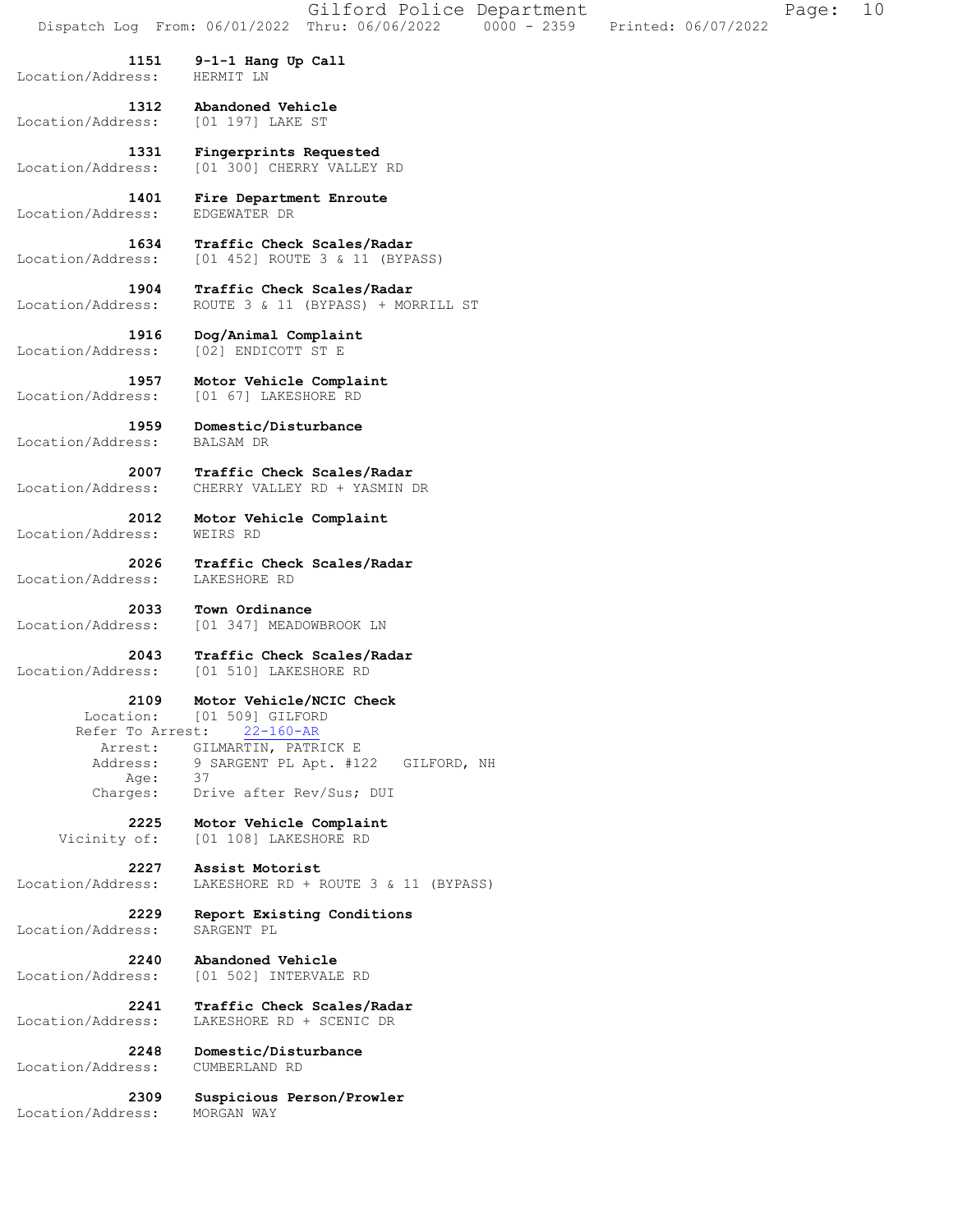|                                 | Gilford Police Department<br>$0000 - 2359$<br>Dispatch Log From: 06/01/2022 Thru: 06/06/2022<br>Printed: 06/07/2022 | 11<br>Page: |
|---------------------------------|---------------------------------------------------------------------------------------------------------------------|-------------|
| 2319<br>Location/Address:       | Traffic Check Scales/Radar<br>LAKESHORE RD + SCENIC VIEW                                                            |             |
| 2321<br>Location/Address:       | Ambulance Needed/Enroute<br>[01 347] MEADOWBROOK LN                                                                 |             |
| 2334<br>Location/Address:       | Traffic Check Scales/Radar<br>LAKESHORE RD + SCENIC VIEW                                                            |             |
| 2337<br>Location/Address:       | Traffic Check Scales/Radar<br>[01 518] LAKESHORE RD                                                                 |             |
| For Date: $06/05/2022 -$ Sunday |                                                                                                                     |             |
| 0023<br>Location/Address:       | <b>ALARM</b><br>[01 67] LAKESHORE RD                                                                                |             |
| 0105<br>Location/Address:       | Motor Vehicle/NCIC Check<br>[01 521] WATERFORD PL                                                                   |             |
| 0133                            | Traffic Check Scales/Radar                                                                                          |             |
| Location/Address:               | [01 261] LAKESHORE RD                                                                                               |             |
| 0136<br>Location/Address:       | Motor Vehicle/NCIC Check<br>[01 261] LAKESHORE RD                                                                   |             |
| 0907<br>Location/Address:       | Ambulance Needed/Enroute<br>GUNSTOCK HILL RD                                                                        |             |

 **0958 Traffic Check Scales/Radar**  Location/Address: GILFORD AVE

 **1017 Ambulance Needed/Enroute**  Location/Address: [01 87] POTTER HILL RD

 **1033 Motor Vehicle/NCIC Check**  Location/Address: GILFORD AVE + ALVAH WILSON RD

 **1044 Traffic Check Scales/Radar**  Location/Address: GILFORD AVE

 **1050 Traffic Check Scales/Radar**  Location/Address: ROUTE 3 & 11 (BYPASS)

 **1053 Traffic Check Scales/Radar**  Location/Address: ROUTE 3 & 11 (BYPASS)

 **1100 Traffic Check Scales/Radar**  Location/Address: CHERRY VALLEY RD + SCHOOLHOUSE HILL RD

 **1103 Ambulance Needed/Enroute**  Location/Address: [01 87] POTTER HILL RD

 **1122 Traffic Check Scales/Radar**  Location/Address: CHERRY VALLEY RD

 **1133 Traffic Check Scales/Radar**  Location/Address: LAKESHORE RD

 **1219 See Complainant**  Location/Address: [01 300] CHERRY VALLEY RD

 **1323 Motor Vehicle Complaint**  Location/Address: [01 188] WEIRS RD

 **1451 Traffic Check Scales/Radar**  Location/Address:

 **1600 Motor Vehicle Accident**  Location/Address: [01 258] LAKESHORE RD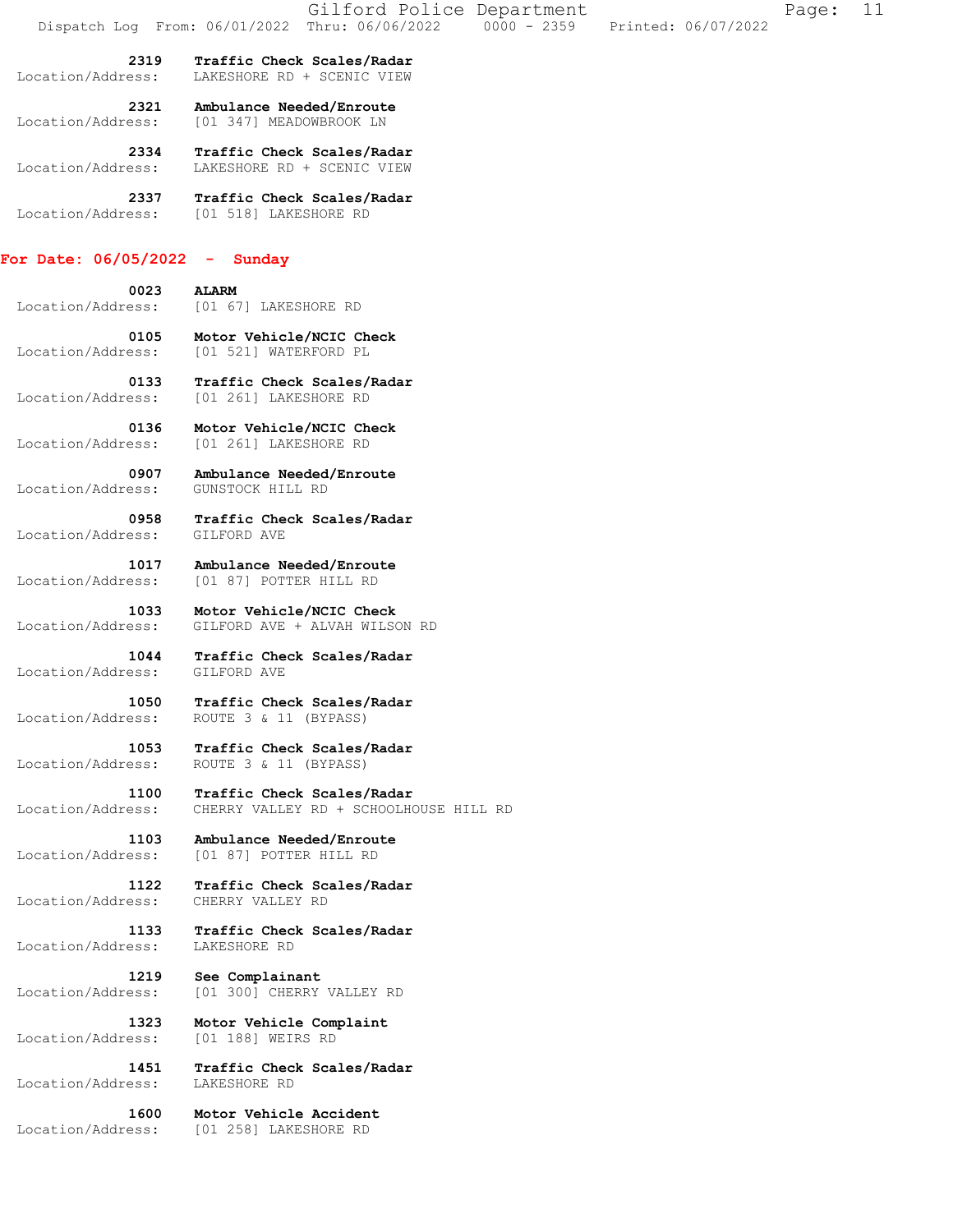Location/Address:

 **1613 Report Existing Conditions** 

 **1657 Lost/Found Item**  Location/Address: COUNTRYSIDE DR

 **1728 Motor Vehicle Accident**  Location/Address: SCHOOLHOUSE HILL RD

 **1839 Traffic Check Scales/Radar**  Location/Address: COUNTRY CLUB RD Refer To Citation: 247380

 **1913 Motor Vehicle Complaint**  Location/Address: LAKESHORE RD

 **1914 Traffic Check Scales/Radar**  Location/Address: LAKESHORE RD

 **1914 Report Existing Conditions**  Location/Address: CARRIAGE RD

**1924 Check Suspicious Vehicle**<br>Location/Address: [01 743] GILFORD EAST DR [01 743] GILFORD EAST DR

> 1949 Motor Vehicle/NCIC Check<br>Location: [01 509] GILFORD Location: [01 509] GILFORD

 **2001 Traffic Check Scales/Radar**  Location/Address: LILY POND RD + RECYCLE WAY

 **2016 Traffic Check Scales/Radar**  Location/Address:

> **2018 Motor Vehicle/NCIC Check**  Location: [01 509] GILFORD

 **2020 Traffic Check Scales/Radar**  Location/Address: WATSON RD + WILLIAMBURG DR

 **2026 Town Ordinance**  Location/Address: GARDEN HILL DR

 **2036 Traffic Check Scales/Radar**  Location/Address: [01 509] ROUTE 3 & 11 (BYPASS)

 **2100 Domestic/Disturbance**  Location/Address: OLD LAKESHORE RD

> **2147 Motor Vehicle/NCIC Check**  Location: [01 509] GILFORD

 **2158 Traffic Check Scales/Radar**  Location/Address: LAKESHORE RD

 **2258 Traffic Check Scales/Radar**  Location/Address: LAKESHORE RD

 **2350 Report Existing Conditions**  Location/Address: [01 67] LAKESHORE RD

 **2356 ALARM**  Location/Address: [01 67] LAKESHORE RD

#### **For Date: 06/06/2022 - Monday**

 **0010 ALARM**  Location/Address: [01 378] COUNTRY CLUB RD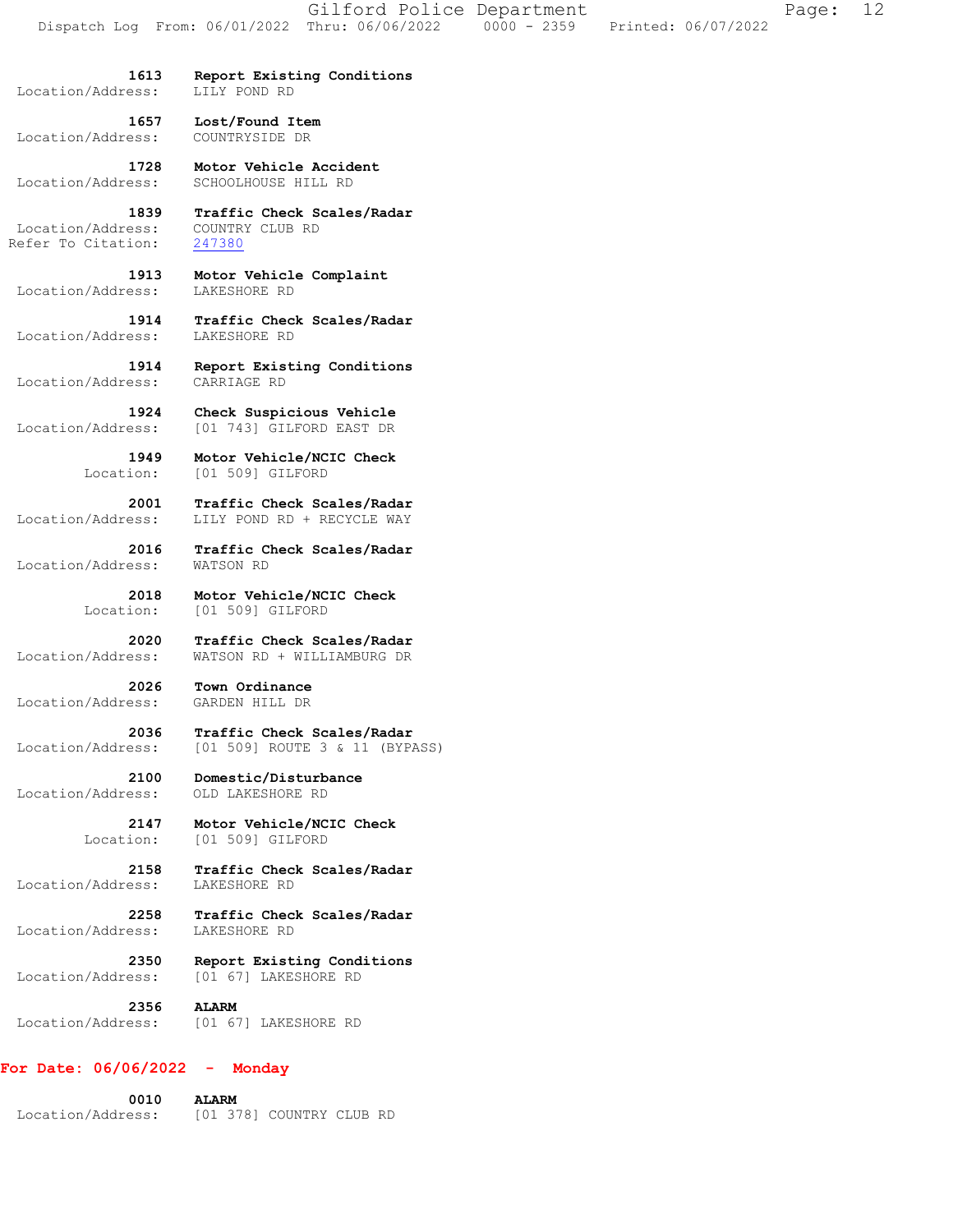| Dispatch Log From: 06/01/2022 | Gilford Police Department<br>Thru: 06/06/2022<br>$0000 - 2359$<br>Printed: 06/07/2022 | Page: | 13 |
|-------------------------------|---------------------------------------------------------------------------------------|-------|----|
| 0112<br>Location:             | Motor Vehicle/NCIC Check<br>[01 509] GILFORD                                          |       |    |
| 0115<br>Location/Address:     | Motor Vehicle/NCIC Check<br>[01 83] ARTISAN CT                                        |       |    |
| 0122<br>Location/Address:     | Contracted Service Request<br>[01 347] MEADOWBROOK LN                                 |       |    |
| 0710<br>Location/Address:     | Traffic Check Scales/Radar<br>ALVAH WILSON RD                                         |       |    |
| 0722<br>Location/Address:     | Traffic Check Scales/Radar<br>ALVAH WILSON RD                                         |       |    |
| 0731<br>Location/Address:     | Traffic Check Scales/Radar<br>CHERRY VALLEY RD                                        |       |    |
| 0738<br>Location/Address:     | Traffic Check Scales/Radar<br>ALVAH WILSON RD                                         |       |    |
| 0746<br>Location/Address:     | Traffic Check Scales/Radar<br>ALVAH WILSON RD                                         |       |    |
| 0804<br>Location/Address:     | Traffic Check Scales/Radar<br>ALVAH WILSON RD                                         |       |    |
| 0858<br>Location/Address:     | Attempt To Locate<br>[01 387] MAPLE ST                                                |       |    |
| 0922<br>Location/Address:     | Larceny<br>[01 864] LAKESHORE RD                                                      |       |    |
| 0941<br>Location/Address:     | Motor Vehicle Lockout<br>[01 200] COUNTRY CLUB RD                                     |       |    |
| 1045<br>Location/Address:     | Traffic Check Scales/Radar<br>GILFORD GLEN RD                                         |       |    |
| 1134<br>Location/Address:     | Lost/Found Item<br>GUNSTOCK HILL RD                                                   |       |    |
| 1235<br>Location/Address:     | Service of Paperwork<br>AREA RD                                                       |       |    |
| 1313<br>Location/Address:     | Traffic Check Scales/Radar<br>CHERRY VALLEY RD + CURTIS RD                            |       |    |
| 1514<br>Location/Address:     | Shots Fired<br>SLEEPER HILL RD                                                        |       |    |
| 1524<br>Location/Address:     | Yard Sale Permit Issued<br>OLD LAKESHORE RD                                           |       |    |
| 1603<br>Location/Address:     | Traffic Check Scales/Radar<br>ROUTE 3 & 11 (BYPASS) + LAKESHORE RD                    |       |    |
| 1613<br>Location/Address:     | Assist Motorist<br>[01 445] ROUTE 3 & 11 (BYPASS)                                     |       |    |
| 1619<br>Location/Address:     | Traffic Check Scales/Radar<br>ROUTE 3 & 11 (BYPASS)                                   |       |    |
| 1626<br>Location:             | Motor Vehicle/NCIC Check<br>[01 509] GILFORD                                          |       |    |
| 1701<br>Location/Address:     | Suspicious Person/Prowler<br>[01 231] COUNTRY CLUB RD                                 |       |    |
| 1721                          | Traffic Check Scales/Radar                                                            |       |    |

Location/Address: LILY POND RD + LAKESHORE RD